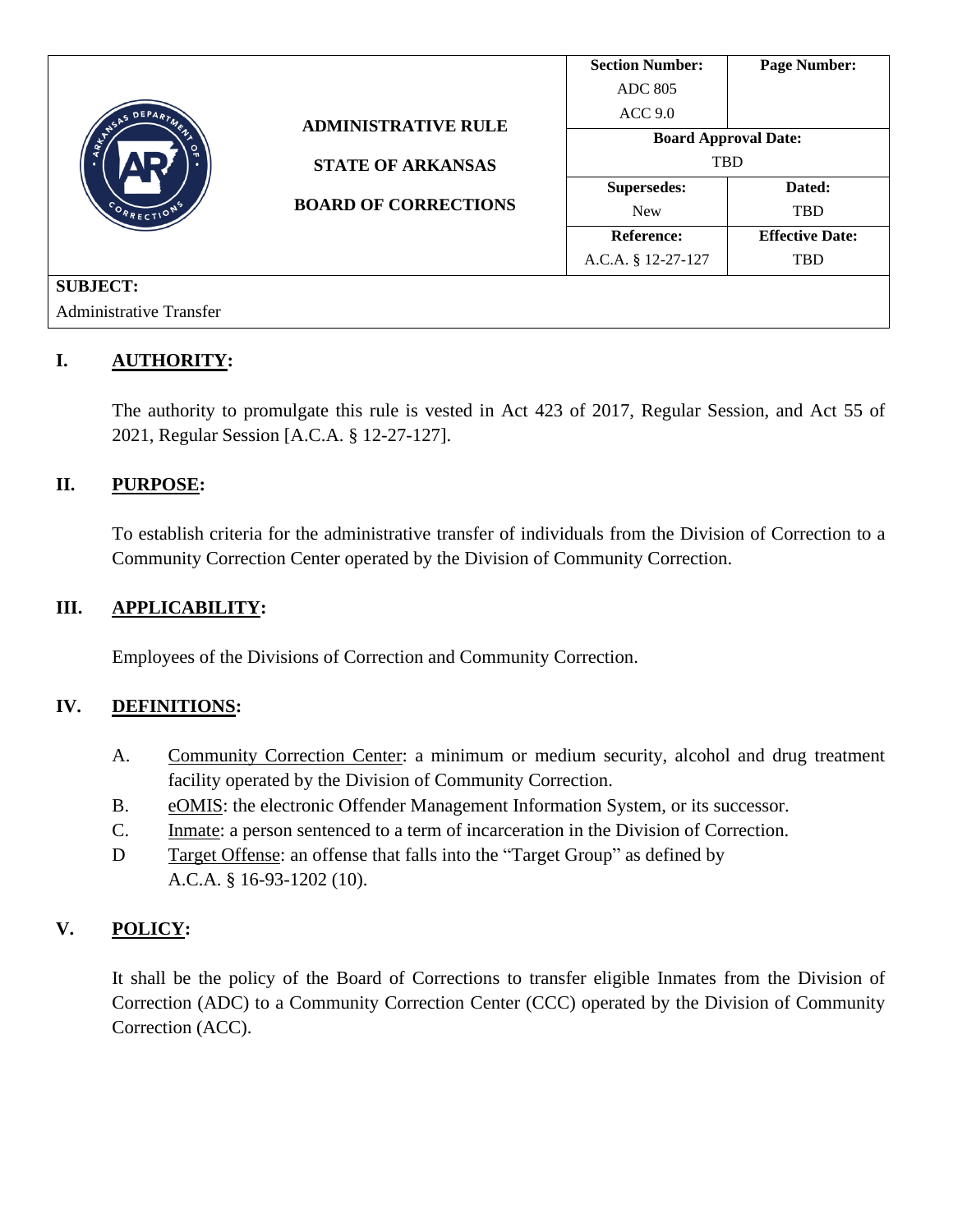# **VI. PROCEDURES:**

A. Authorization for Administrative Transfer.

Pursuant to A.C.A. § 12-27-127, the Division of Correction is authorized to administratively transfer a statutorily eligible Inmate to a Community Correction Center if the Inmate is eligible for placement, unless the court indicates on the Sentencing Order that the Inmate is not authorized for administrative transfer.

- B. Eligibility for Administrative Transfer.
	- 1. An Inmate is eligible for administrative transfer to a CCC if:
		- a. The Inmate is sentenced to a term within the statutory parameters;
		- b. The Inmate's current convictions are comprised of Target Offenses;
		- c. The Inmate does not have a history of violent or sexual offenses;
		- d. The Inmate does not have a disciplinary history that disqualifies him or her from placement in a CCC; and
		- e. The Sentencing Order does not prohibit administrative transfer.
	- 2. ACC shall maintain a list of criminal offenses and designate each as either: (1) a Target Offense, (2) not a Target Offense, or (3) a Potential Target Offense.
	- 3. However, the ACC Director retains discretion over admittance of an Inmate into a Community Corrections Center and may exclude an Inmate who is otherwise eligible for reasons including, but not limited to:
		- a. facts of the current case,
		- b. disciplinary status while incarcerated, or
		- c. behavior while on a current or previous term of supervision.
- C. Screening Procedures.
	- 1. All Sentencing Orders assigning the defendant to the ADC will be reviewed for CCC eligibility by ADC Central Records.
	- 2. If the Sentencing Order does not authorize administrative transfer, the Inmate will not be administratively transferred. The Inmate will be designated as not authorized in eOMIS and the ADC intake process will begin.
	- 3. If the Sentencing Order does authorize administrative transfer, ADC Central Records will make a preliminary eligibility determination based on the following:
		- a. First, if the total time to serve on all offenses is outside the statutory guidelines for programming and a judicial transfer sentence, the Inmate is determined to be ineligible for administrative transfer to a CCC.
		- b. Second, if any of the offenses on the current Sentencing Order are designated as not a target offense by the Division of Community Correction, the Inmate is determined to be ineligible for administrative transfer to a CCC.
	- 4. For Inmates determined to be ineligible during the preliminary eligibility determination, ADC Central Records will notate the reason that the Inmate is ineligible for administrative transfer in eOMIS and begin the ADC intake process.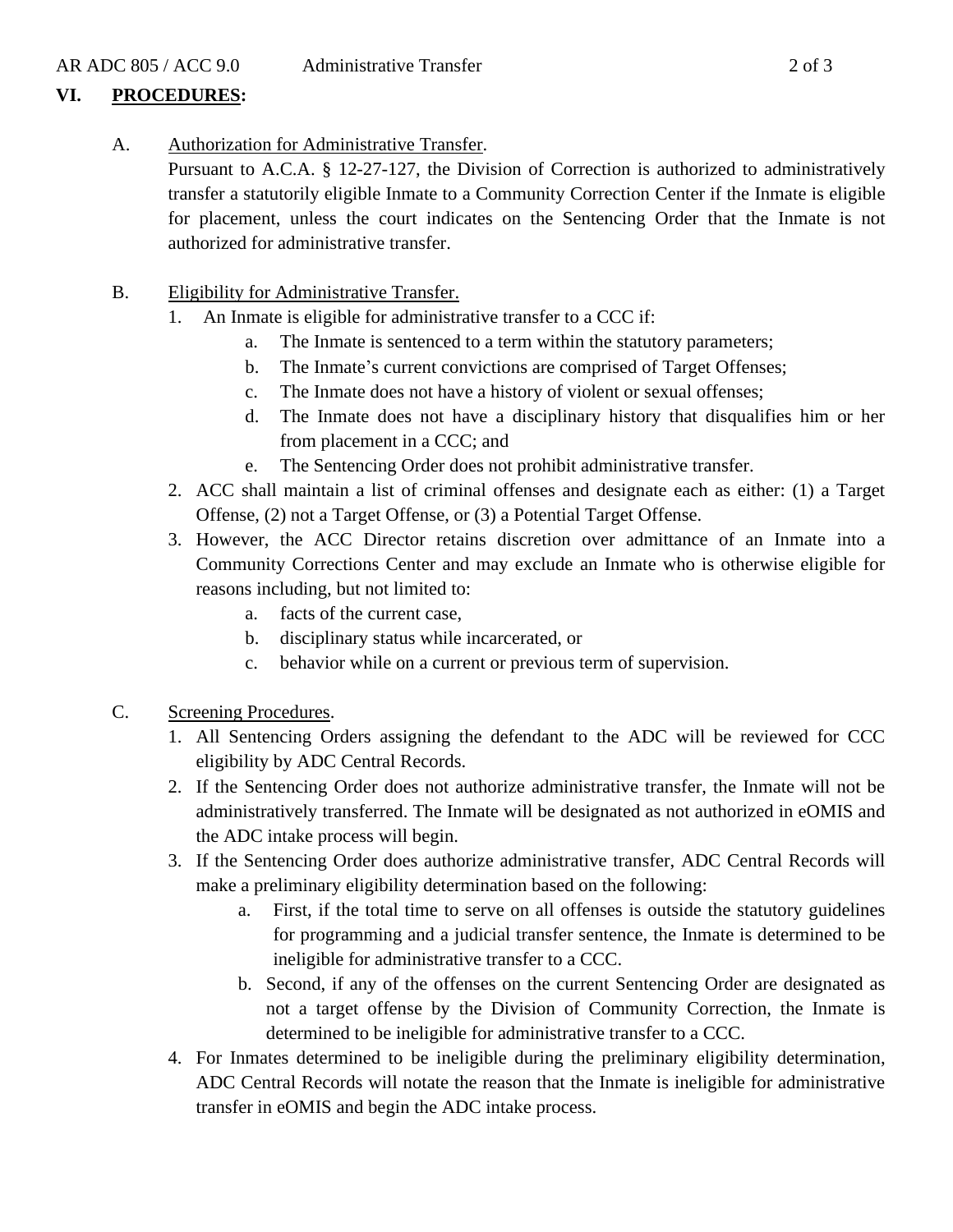- 5. ADC Central Records will forward Sentencing Orders for Inmates who are determined to be preliminarily eligible for administrative transfer to ACC Central Records for eligibility screening.
- 6. ACC Central Records will screen the Inmate and make a final determination on eligibility for placement in a Community Corrections Center.
	- a. The screening conducted by ACC Central Records will cover, at a minimum:
		- i. Inmate's current offenses
		- ii. Inmate's criminal history
		- iii. Inmate's history of discipline while incarcerated
		- iv. Inmate's violation history while under supervision
	- b. After conducting the screening, ACC Central Records will designate the Inmate as either (1) Eligible for Placement or (2) Ineligible for Placement in eOMIS.
	- c. If the Inmate is determined to be ineligible for placement, ACC Central Records will notate why the Inmate is ineligible in eOMIS and remit the record back to ADC Central Records.
	- d. If the Inmate is determined to be eligible for placement, ACC Central Records will determine if the Inmate is appropriate for placement in a CCC.
- 7. When analyzing whether an Inmate is suitable for placement in a CCC, ACC Central Records will consider the criminogenic, mental health, and substance abuse treatment needs of the Inmate.
	- a. If the Inmate is determined to be not suitable for placement, ACC Central Records will notate why the Inmate is not suitable for placement in eOMIS and remit the record back to ADC Central Records.
	- b. If the Inmate is determined to be suitable for placement, ACC Central Records will begin the ACC intake process for the Inmate.

# **VII. IMPLEMENTATION:**

- A. The Secretary or appropriate Division Director may issue directives to implement the guidance contained within this Rule.
- B. Implementation of this rule may be delayed until any necessary directives are issued and any required programming changes to eOMIS have been completed.

# **VIII. A.C.A. REFERENCES:**

A.C.A. § 12-27-127 A.C.A. § 16-93-1202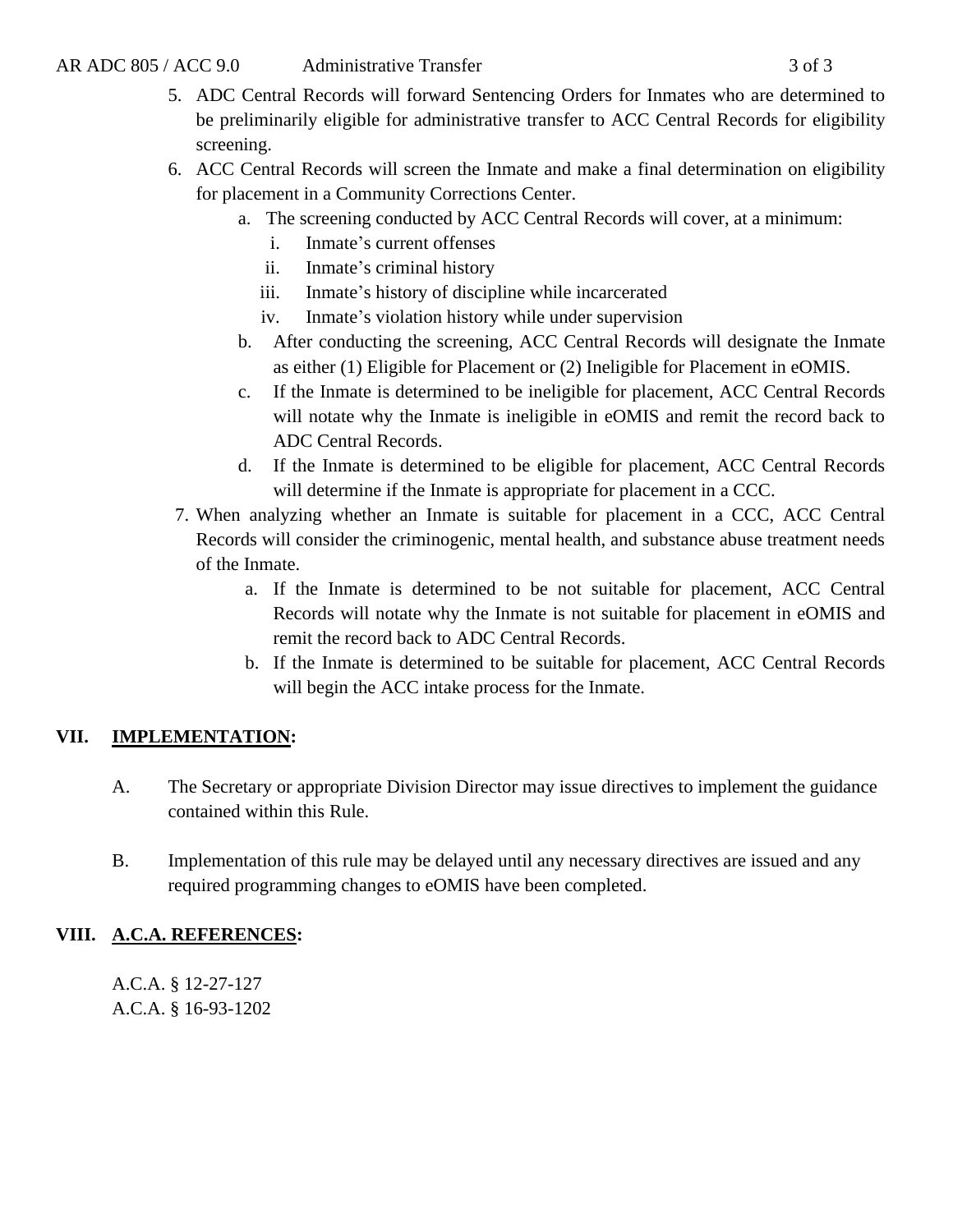**Stricken language would be deleted from and underlined language would be added to present law. Act 55 of the Regular Session**

| 1  | State of Arkansas                                                            |                                                                        |                 |  |  |
|----|------------------------------------------------------------------------------|------------------------------------------------------------------------|-----------------|--|--|
| 2  | 93rd General Assembly                                                        | A Bill                                                                 |                 |  |  |
| 3  | Regular Session, 2021                                                        |                                                                        | HOUSE BILL 1185 |  |  |
| 4  |                                                                              |                                                                        |                 |  |  |
| 5  | By: Representative Dalby                                                     |                                                                        |                 |  |  |
| 6  |                                                                              |                                                                        |                 |  |  |
| 7  | For An Act To Be Entitled                                                    |                                                                        |                 |  |  |
| 8  | AN ACT CONCERNING THE JUDICIAL OR ADMINISTRATIVE                             |                                                                        |                 |  |  |
| 9  | TRANSFER OF AN INMATE TO THE DIVISION OF COMMUNITY                           |                                                                        |                 |  |  |
| 10 | CORRECTION; CONCERNING TRANSFER TO THE DIVISION OF                           |                                                                        |                 |  |  |
| 11 | COMMUNITY CORRECTION NOTED ON A COURT'S SENTENCING                           |                                                                        |                 |  |  |
| 12 | ORDER; AND FOR OTHER PURPOSES.                                               |                                                                        |                 |  |  |
| 13 |                                                                              |                                                                        |                 |  |  |
| 14 |                                                                              |                                                                        |                 |  |  |
| 15 |                                                                              | <b>Subtitle</b>                                                        |                 |  |  |
| 16 | CONCERNING THE JUDICIAL OR                                                   |                                                                        |                 |  |  |
| 17 | ADMINISTRATIVE TRANSFER OF AN INMATE TO                                      |                                                                        |                 |  |  |
| 18 | THE DIVISION OF COMMUNITY CORRECTION.                                        |                                                                        |                 |  |  |
| 19 |                                                                              |                                                                        |                 |  |  |
| 20 |                                                                              |                                                                        |                 |  |  |
| 21 | BE IT ENACTED BY THE GENERAL ASSEMBLY OF THE STATE OF ARKANSAS:              |                                                                        |                 |  |  |
| 22 |                                                                              |                                                                        |                 |  |  |
| 23 |                                                                              | SECTION 1. Arkansas Code $\S$ 12-27-113(a) and (b), concerning         |                 |  |  |
| 24 | commitments to the Division of Correction and judicial transfers to the      |                                                                        |                 |  |  |
| 25 |                                                                              | Division of Community Correction, are amended to read as follows:      |                 |  |  |
| 26 |                                                                              | $(a)(1)$ All commitments to the Division of Correction shall be to the |                 |  |  |
| 27 |                                                                              | Division of Correction and not to a particular institution.            |                 |  |  |
| 28 | (2)                                                                          | Commitments may provide for judicial or administrative                 |                 |  |  |
| 29 |                                                                              | transfer to the Division of Community Correction.                      |                 |  |  |
| 30 | The Director of the Division of Correction, in accordance with<br>(b)(1)     |                                                                        |                 |  |  |
| 31 | the rules and procedures promulgated by the Board of Corrections, shall      |                                                                        |                 |  |  |
| 32 | transfer an inmate to the Division of Community Correction, pursuant to a    |                                                                        |                 |  |  |
| 33 | judicial transfer, determine the administrative transfer of an inmate to the |                                                                        |                 |  |  |
| 34 | Division of Community Correction, or assign a newly committed inmate to an   |                                                                        |                 |  |  |
| 35 |                                                                              | appropriate facility of the Division of Correction.                    |                 |  |  |
| 36 | (2)                                                                          | The director may transfer an inmate from one (1) facility to           |                 |  |  |

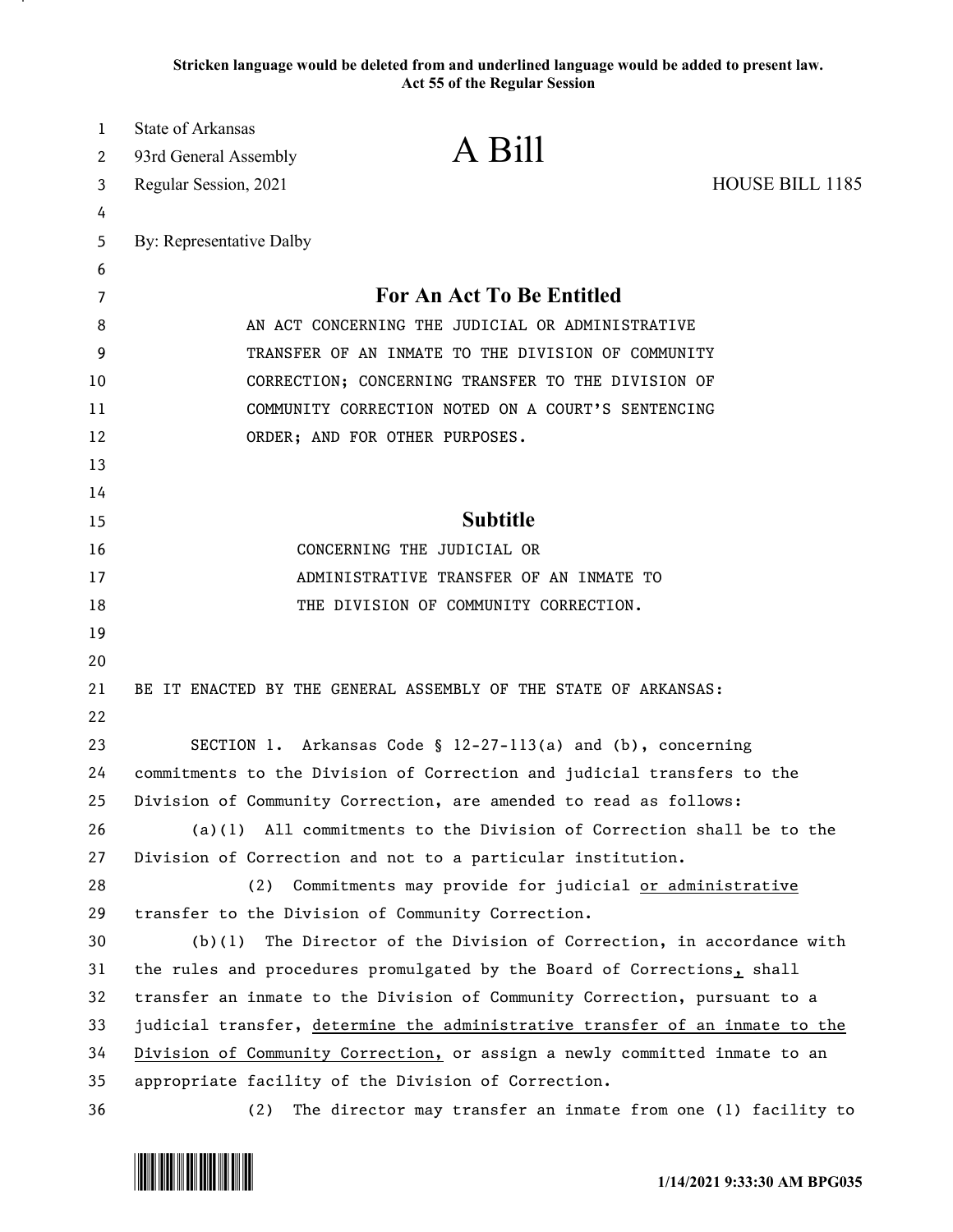another consistent with the commitment and in accordance with treatment, training, and security needs. (3) Inmates may be transferred between the Division of Correction and the Division of Community Correction within the constraints of law applicable to judicial or administrative transfer, subject to the 6 policies, rules, and regulations and rules established by the Board of 7 Corrections $\frac{1}{2}$  and conditions set by the Parole Board. (4) The Division of Correction shall retain legal custody of all inmates transferred to community correction unless altered by court order. SECTION 2. Arkansas Code § 12-27-113(e)(3), concerning inmates judicially transferred to the Division of Community Correction, is amended to read as follows: (3) For those inmates committed to the Division of Correction and judicially or administratively transferred to the Division of Community Correction, the preparation of a record described in subdivision (e)(1) of this section may be delegated to the Division of Community Correction pursuant to policies applicable to records transmission adopted by the Board of Corrections. SECTION 3. Arkansas Code § 12-27-127(a), concerning the transfer of a person to the Division of Community Correction, is amended to read as follows: (a)(1) A commitment shall be treated as a commitment to the Division 25 of Correction and subject to regular transfer eligibility unless: (1) The commitment specifies that the 27 (2) However, an inmate is to may be judicially or 28 administratively transferred to the Division of Community Correction; or by the Division of Correction (2) If the court indicates on the commitment that the Division of Correction shall administratively determine the transfer of an inmate, the Division of Correction may administratively transfer a statutorily eligible inmate to the Division of Community Correction in accordance with rules promulgated by the Board of Corrections unless the court indicates on the sentencing order that the Division of Correction shall not administratively transfer a statutorily eligible inmate to the Division of Community

1/14/2021 9:33:30 AM BPG035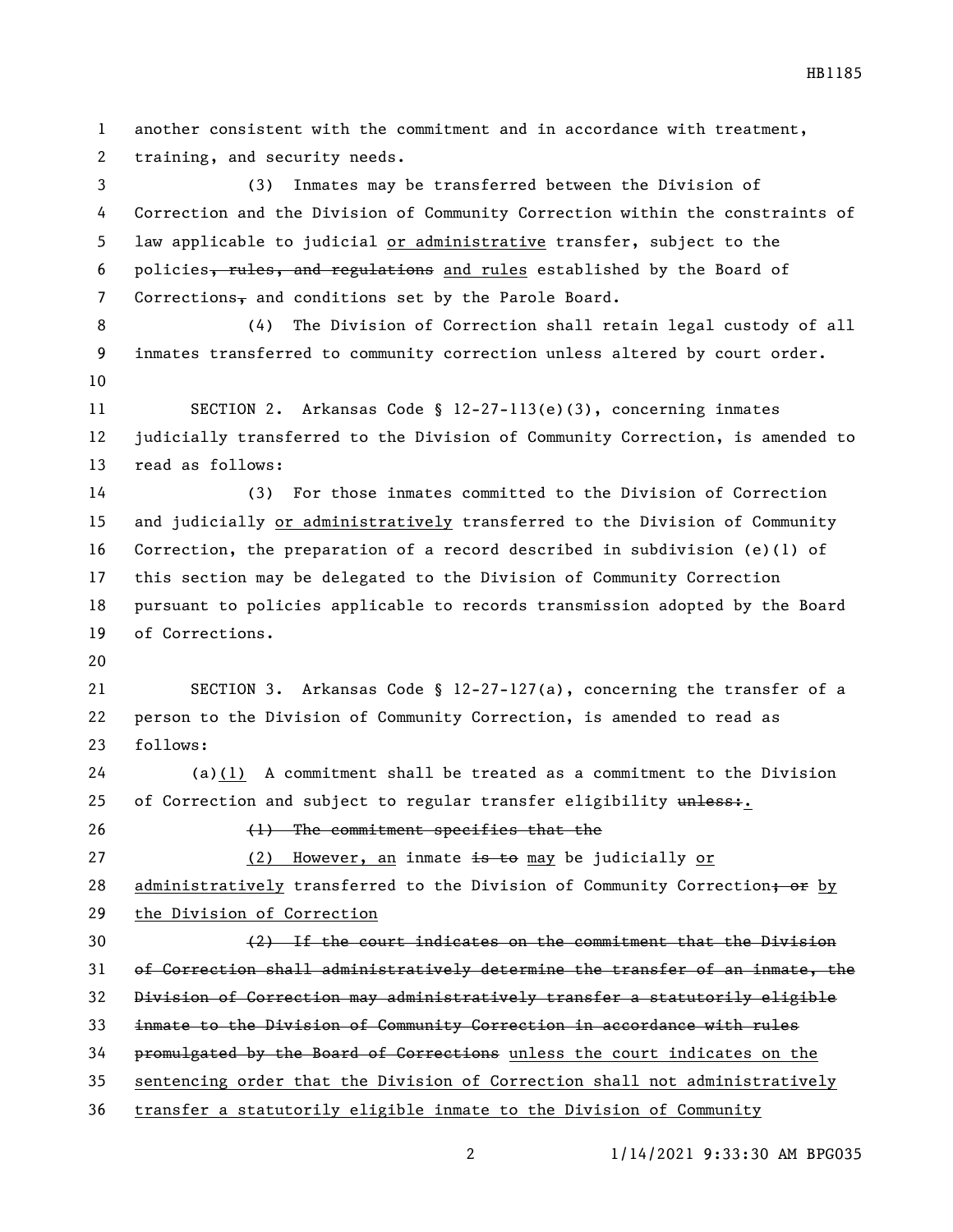Correction in accordance with the rules promulgated by the Board of

Corrections.

 SECTION 4. Arkansas Code § 16-93-310(c)(2)(A), concerning the commitment to the Division of Correction of a person who has had his or her probation revoked, is amended to read as follows:

 (2)(A) The court shall commit the eligible offender to the custody of the Division of Correction under this subchapter for judicial or administrative transfer to the Division of Community Correction subject to the following:

 (i) That the sentence imposed provides that the offender shall serve no more than three (3) years of confinement, with credit for meritorious good time, with initial placement in a Division of Community Correction facility; and

 (ii) That the initial placement in the Division of Community Correction is conditioned upon the offender's continuing eligibility for Division of Community Correction placement and the offender's compliance with all applicable rules established by the Board of Corrections for community correction programs.

 SECTION 5. Arkansas Code § 16-93-614(b)(2), concerning the parole eligibility of a person who committed certain felony offenses after January 1, 1994, is amended to read as follows:

24 (2) A person who committed a target offense under the Community 25 Punishment Act, § 16-93-1201 et seq., before January 1, 1994, and who has not been sentenced to a term of incarceration may waive the right to be released under the parole eligibility law in effect at the time the crime was committed and shall become eligible for judicial or administrative transfer pursuant to the transfer provisions provided in subdivision (c)(2) of this section.

 SECTION 6. Arkansas Code § 16-93-614(c)(2)(A), concerning the parole eligibility of a person who committed certain felony offenses after January 1, 1994, is amended to read as follows:

35 (2)(A)(i)(a) An offender convicted of a target offense under the 36 <del>Community Correction Act,</del> § 16-93-1201 et seq., may be committed to the